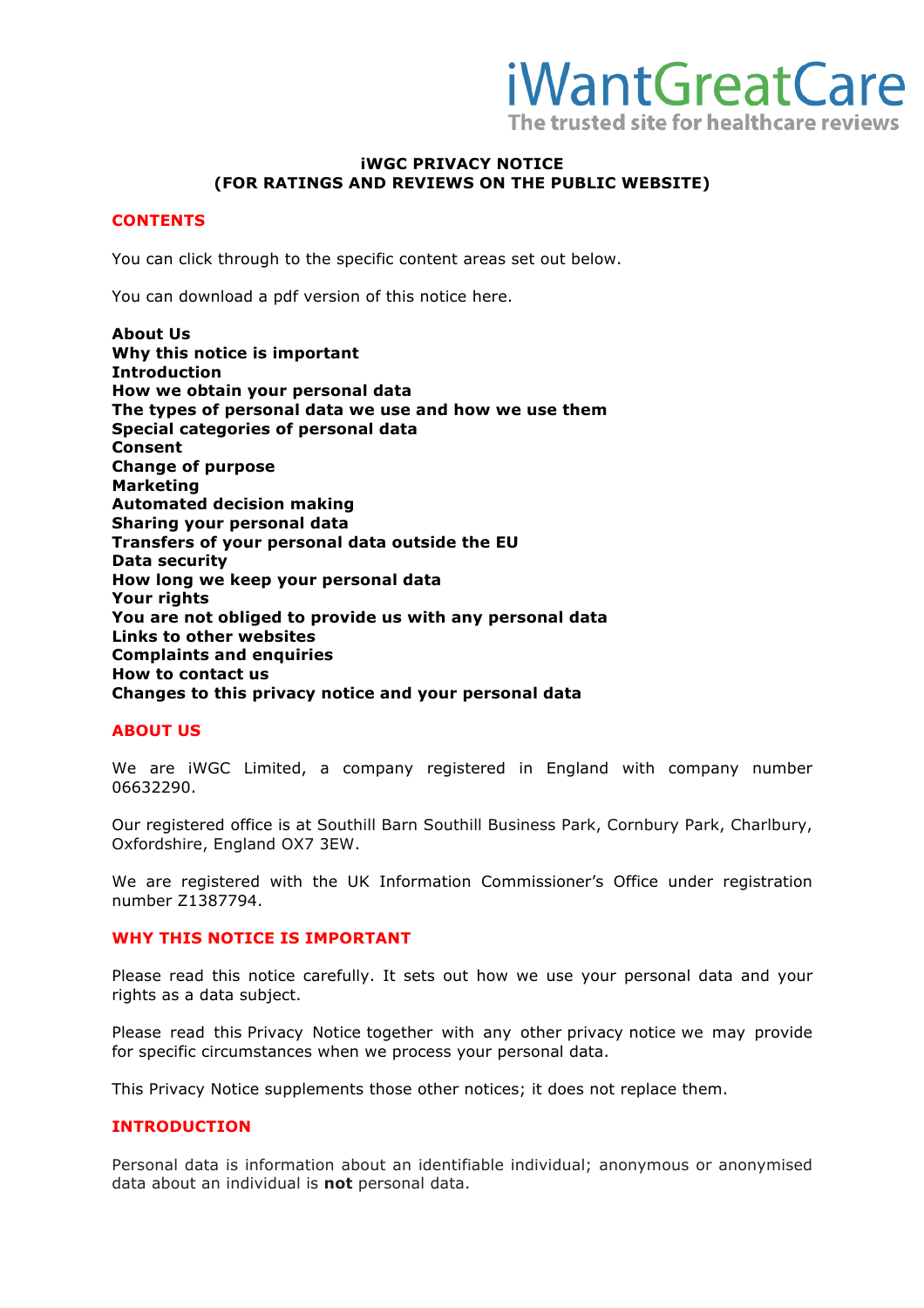

This Privacy Notice applies when we control the purposes for which your personal data is collected and used; it does **not** apply when we process personal data on behalf of someone else (e.g. one of our customers) who controls how your personal data is used.

This Privacy Notice applies to personal data about:

- clinicians who register or open an account with us;
- clinicians who are rated or reviewed on our public website;
- patients and members of the public who provide us with a rating, review or feedback for our pubic website;
- parents and quardians of any patient or member of the public who provides us with a rating, review or feedback for our pubic website and who is under 13 years old;
- family members of any patient or member of the public and who provides us with a rating, review or feedback for our pubic website; and
- carers of any patient or member of the public and who provides us with a rating, review or feedback for our pubic website.

Clinicians include doctors, dentists, nurses, optometrists, physiotherapists, pharmacists and other healthcare professionals.

Our public website is at [www.iwantgreatcare.org](http://www.iwantgreatcare.org).

This Privacy Notice does **not** apply to how we handle:

- our current or former employees' or workers' personal data or personal data of job applicants; or
- personal data of our suppliers (if they are individuals) or of individual contacts at organisations who are our customers, suppliers or prospects.

Data Protection law obliges us to:

- 1. use your personal data lawfully, fairly and in a transparent way;
- 2. collect your personal data only for valid purposes which we have clearly explained to you and not use your personal data in any way which is incompatible with those purposes;
- 3. collect and hold personal data which is relevant to the purposes we have told you about and limited only to those purposes;
- 4. keep your personal data accurate and up to date;
- 5. keep your personal data only for as long as is necessary for the purposes we have told you about; and
- 6. keep your personal data securely.

### **HOW WE OBTAIN YOUR PERSONAL DATA**

### **Clinicians**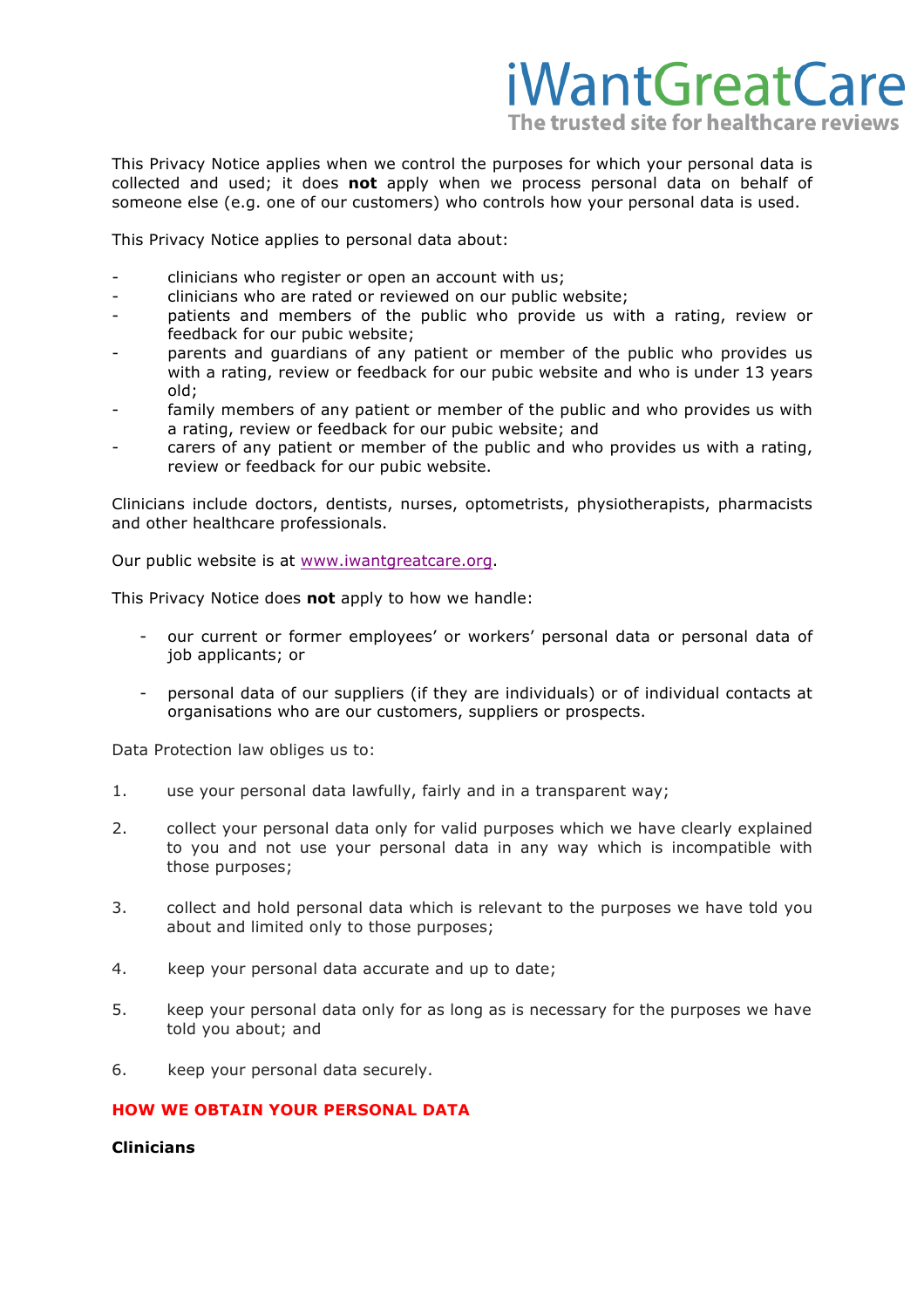The trusted site for healthcare reviews We collect personal data from you if you register or open an account with us, and when you change the information you have provided to us.

iWantGreatCare

We collect personal data about you from anyone who sends us a review, rating or feedback which mentions you.

We collect information about you from public registers such as the GMC register.

We collect about you which is available to the public through your practice's or your employer's website.

#### **Patients and reviewers**

We collect personal data from you when you provide us with a rating, review or feedback.

#### **Carers, parents or guardians and family members**

We collect personal data from you when you assist a patient to provide us with a rating, review or feedback or provide a rating, review or feedback on behalf of a patient.

If you are a carer, parent or guardian or family member of a patient, please do not send us information about yourself, e.g. your age, ethnicity, gender, health or healthcare experience. Our intention is to collect and process personal data about the patient.

**Interaction with our website:** We collect data about your equipment and browsing when you use our website. We use cookies and similar technologies. Please see our [cookie notice](https://www.iwantgreatcare.org/information/cookies) for more information.

We use a third party service, Google Analytics who are based outside the European Union, to collect standard internet log information and details of visitor behaviour patterns. We do this to find out things such as the number of visitors to the various parts of our website. This information is processed in a way which does not identify anyone. We do not make, and do not allow Google to make, any attempt to find out the identity of anyone visiting this website.

### **THE TYPES OF PERSONAL DATA WE USE AND HOW WE USE THEM**

The types of personal data we collect and use, the purposes for which we use your personal data, and the lawful bases we rely on to allow us to use your personal data in that way are set out below.

Where the lawful basis is our legitimate interests or the legitimate interests of a third party, we have also indicated what those interests are.

We may have more than one lawful basis for using your personal data.

| <b>TYPE OF PERSONAL</b><br><b>DATA</b>                                                            | <b>HOW WE USE THAT DATA</b> | THE LAWFUL BASIS FOR<br><b>OUR PROCESSING THAT</b><br><b>DATA</b> |
|---------------------------------------------------------------------------------------------------|-----------------------------|-------------------------------------------------------------------|
| <b>Patients and anyone</b><br>else who provides a<br>review, rating or<br><b>feedback to iWGC</b> |                             |                                                                   |
| Email address (where<br>you are 13 years old or                                                   | To check your identity      | Our legitimate interests in<br>ensuring that reviews, ratings     |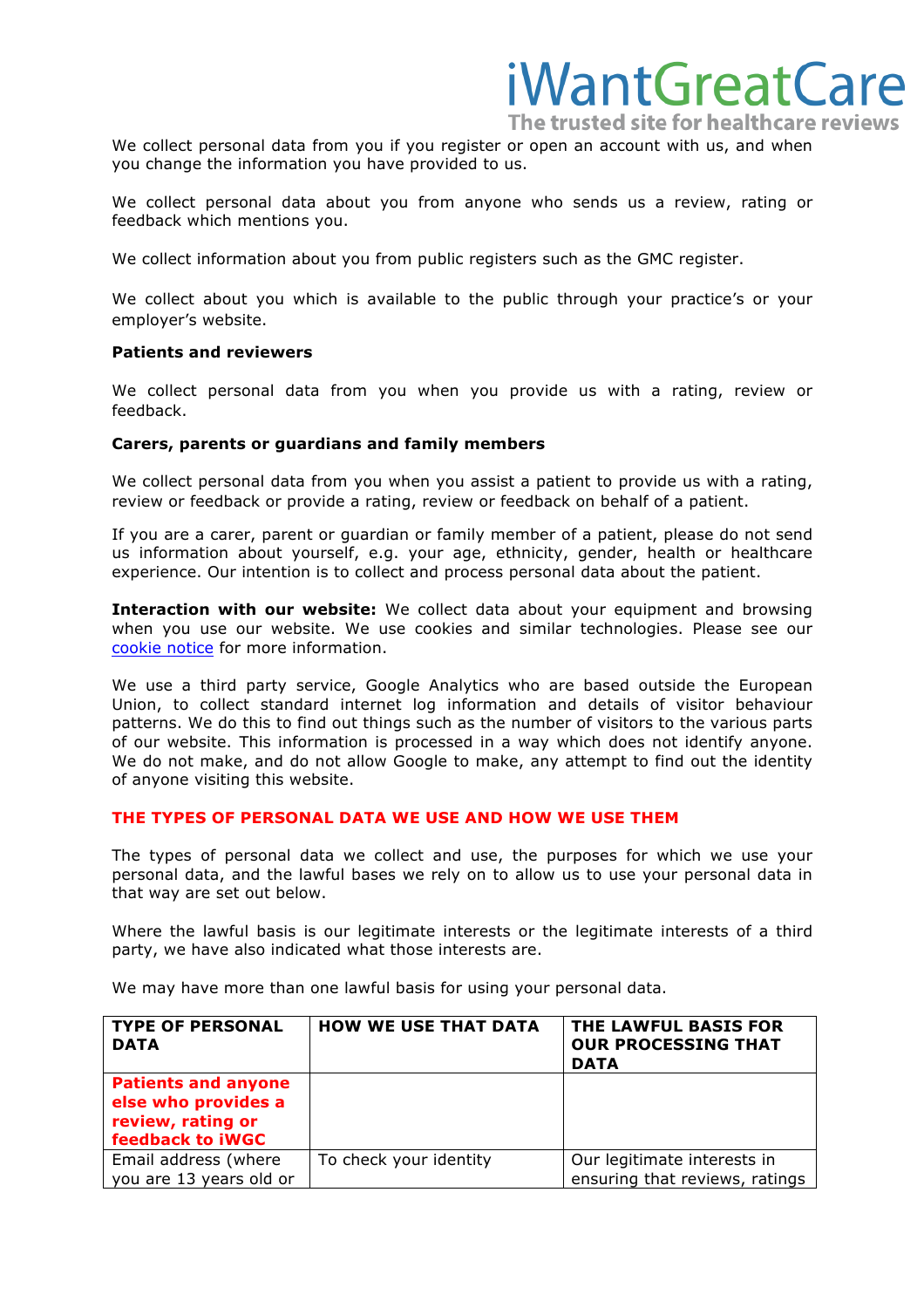| more) |                                                                 | and reviews are not spurious                                                                                                                                                                                                                                                                                                               |
|-------|-----------------------------------------------------------------|--------------------------------------------------------------------------------------------------------------------------------------------------------------------------------------------------------------------------------------------------------------------------------------------------------------------------------------------|
|       |                                                                 | The legitimate interests of the<br>public in having access to<br>reliable information about<br>clinicians, other healthcare<br>professionals, hospitals,<br>clinics, GPs' practices,<br>dentists' practices<br>pharmacies, hospices,<br>nursing homes, other<br>healthcare providers,<br>medicines, treatments and<br>wheelchair providers |
|       |                                                                 | The legitimate interests of<br>clinicians, other healthcare<br>professionals, hospitals,<br>clinics, pharmacies, hospices,<br>nursing homes, other<br>healthcare providers,<br>medicines, treatments and<br>wheelchair providers in the<br>public having access to<br>reliable information                                                 |
|       | To contact you to discuss<br>your review, rating or<br>feedback | Our legitimate interests in<br>publishing reviews, ratings<br>and feedback which are<br>reliable                                                                                                                                                                                                                                           |
|       |                                                                 | The legitimate interests of the<br>public in having access to<br>reliable information about<br>clinicians, other healthcare<br>professionals, hospitals,<br>clinics, GPs' practices,<br>dentists' practices<br>pharmacies, hospices,<br>nursing homes, other<br>healthcare providers,<br>medicines, treatments and<br>wheelchair providers |
|       |                                                                 | The legitimate interests of<br>clinicians, other healthcare<br>professionals, hospitals,<br>clinics, GPs' practices,<br>dentists' practices<br>pharmacies, hospices,<br>nursing homes, other<br>healthcare providers, and<br>wheelchair providers in the<br>public having access to<br>reliable information                                |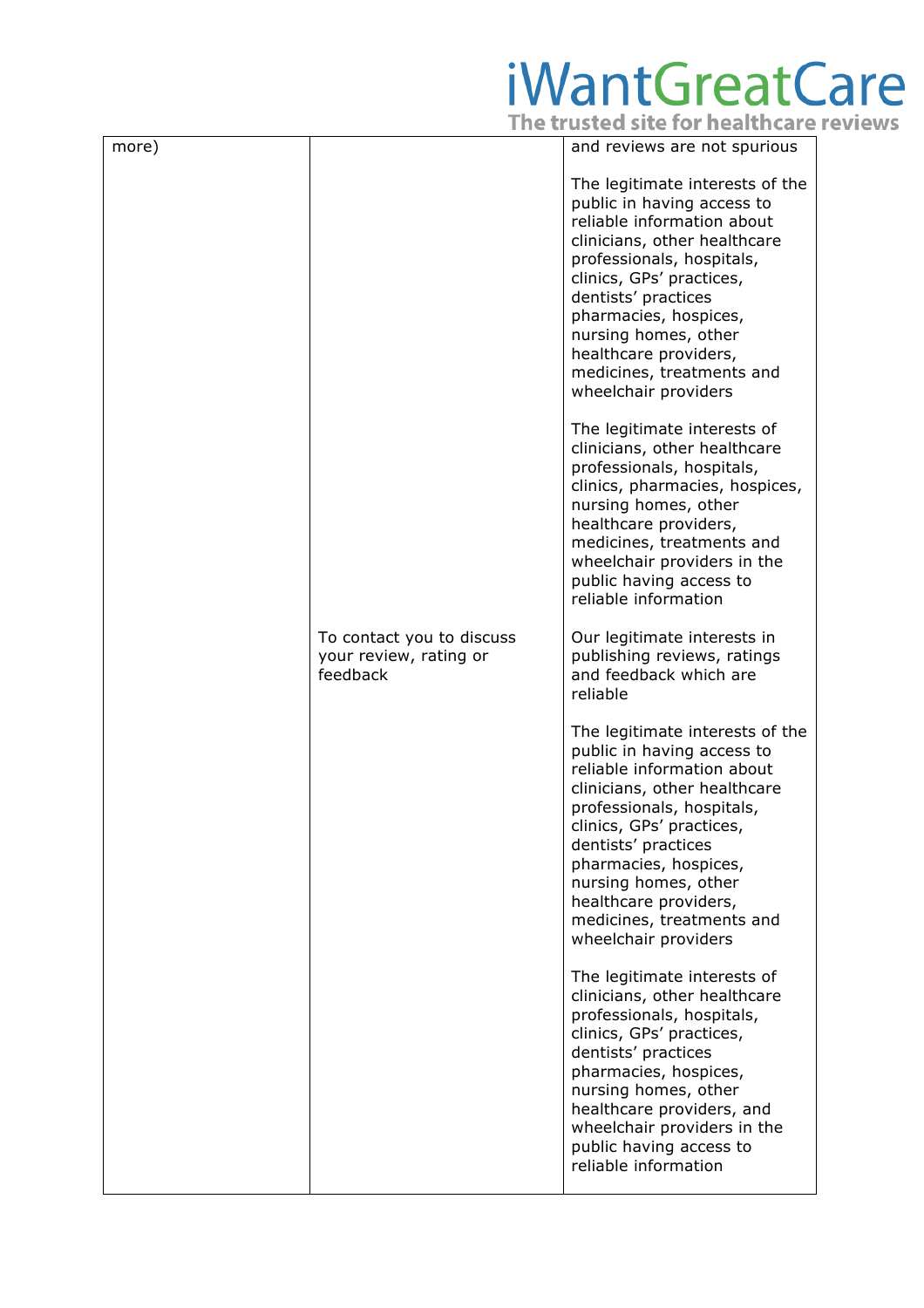|                                                            | To investigate actual or<br>suspected misuse of our<br>services or any actual or<br>suspected unlawful activity | Our legitimate interests in<br>making sure that our services<br>are not misused                                                                                                                                                                                                                                                            |
|------------------------------------------------------------|-----------------------------------------------------------------------------------------------------------------|--------------------------------------------------------------------------------------------------------------------------------------------------------------------------------------------------------------------------------------------------------------------------------------------------------------------------------------------|
|                                                            | To send you emails about<br>iWGC's products and services                                                        | Your explicit consent                                                                                                                                                                                                                                                                                                                      |
| Your IP address<br>(where you are 13<br>years old or more) | To check your identity                                                                                          | Our legitimate interests in<br>ensuring that reviews, ratings<br>and reviews are not spurious                                                                                                                                                                                                                                              |
|                                                            |                                                                                                                 | The legitimate interests of the<br>public in having access to<br>reliable information about<br>clinicians, other healthcare<br>professionals, hospitals,<br>clinics, GPs' practices,<br>dentists' practices<br>pharmacies, hospices,<br>nursing homes, other<br>healthcare providers,<br>medicines, treatments and<br>wheelchair providers |
|                                                            |                                                                                                                 | The legitimate interests of<br>clinicians, other healthcare<br>professionals, hospitals,<br>clinics, GPs' practices,<br>dentists' practices<br>pharmacies, hospices,<br>nursing homes, other<br>healthcare providers, and<br>wheelchair providers in the<br>public having access to<br>reliable information                                |
|                                                            | To collect ratings, reviews<br>and feedback electronically                                                      | Our legitimate interests in<br>publishing reviews, ratings<br>and feedback                                                                                                                                                                                                                                                                 |
|                                                            |                                                                                                                 | The legitimate interests of the<br>public in having access to<br>reliable information about<br>clinicians, other healthcare<br>professionals, hospitals,<br>clinics, GPs' practices,<br>dentists' practices<br>pharmacies, hospices,<br>nursing homes, other<br>healthcare providers,<br>medicines, treatments and<br>wheelchair providers |
|                                                            |                                                                                                                 | The legitimate interests of                                                                                                                                                                                                                                                                                                                |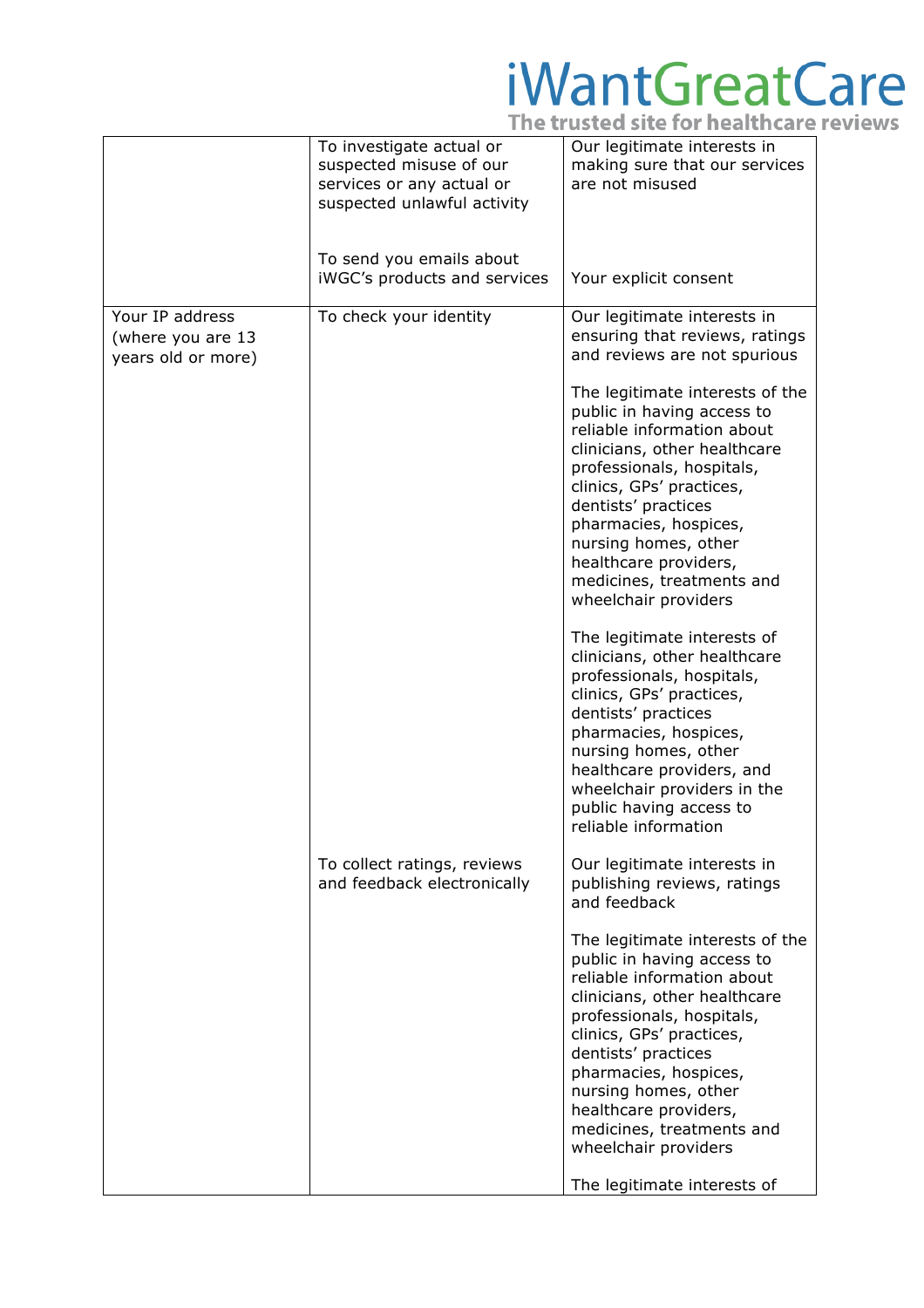|                                                                                                                       |                                                                                                                                                | clinicians, other healthcare<br>professionals, hospitals,<br>clinics, GPs' practices,<br>dentists' practices<br>pharmacies, hospices,<br>nursing homes, other<br>healthcare providers, and<br>wheelchair providers in the<br>public having access to<br>reliable information                                                                                                                                                                                                                                                                     |
|-----------------------------------------------------------------------------------------------------------------------|------------------------------------------------------------------------------------------------------------------------------------------------|--------------------------------------------------------------------------------------------------------------------------------------------------------------------------------------------------------------------------------------------------------------------------------------------------------------------------------------------------------------------------------------------------------------------------------------------------------------------------------------------------------------------------------------------------|
| Your age                                                                                                              | To carry out research or<br>statistical analysis, but we<br>will always anonymise your<br>data when we use it for that<br>purpose              | Our legitimate interests in<br>carrying out research and<br>statistical analysis and<br>making the results<br>(aggregated data) available<br>to third parties<br>The legitimate interests of the<br>public and organisations in<br>the healthcare and<br>pharmaceutical sectors in<br>having access to those results                                                                                                                                                                                                                             |
| Your gender                                                                                                           | To carry out research or<br>statistical analysis, but we<br>will always anonymise your<br>data when we use it for that<br>purpose              | Our legitimate interests in<br>carrying out research and<br>statistical analysis and<br>making the results<br>(aggregated data) available<br>to third parties<br>The legitimate interests of the<br>public and organisations in<br>the healthcare and<br>pharmaceutical sectors in<br>having access to those results                                                                                                                                                                                                                             |
| The hospital, ward,<br>clinic, GPs' practice,<br>dentists' practice<br>pharmacy, hospice, or<br>nursing home attended | To publish information about<br>hospitals, wards, clinics, GPs'<br>practices, dentists' practices<br>pharmacies, hospices and<br>nursing homes | Our legitimate interests in<br>publishing reviews, ratings<br>and feedback<br>The legitimate interests of the<br>public in having access to<br>information about hospitals,<br>wards, clinics, GPs' practices,<br>dentists' practices,<br>pharmacies, hospices, and<br>nursing homes<br>The legitimate interests of<br>clinicians, other healthcare<br>professionals, hospitals,<br>clinics, GPs' practices,<br>dentists' practices<br>pharmacies, hospices,<br>nursing homes, other<br>healthcare providers, and<br>wheelchair providers in the |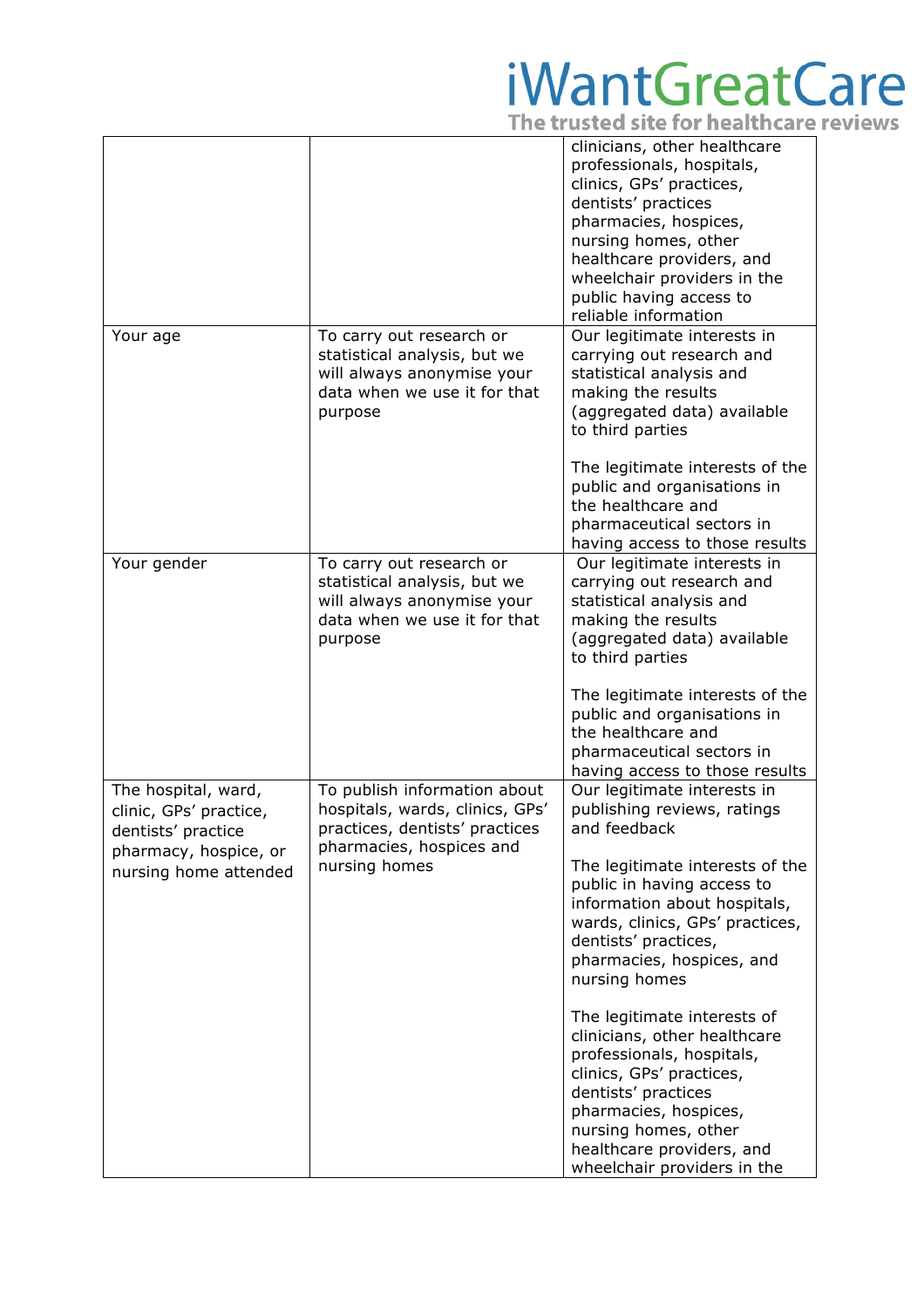|                                                                                                      |                                                                                            | public having access to<br>information                                                                                                                                                                                                                                                                                                                                                                                                                                                                                                                                                                                                                                      |
|------------------------------------------------------------------------------------------------------|--------------------------------------------------------------------------------------------|-----------------------------------------------------------------------------------------------------------------------------------------------------------------------------------------------------------------------------------------------------------------------------------------------------------------------------------------------------------------------------------------------------------------------------------------------------------------------------------------------------------------------------------------------------------------------------------------------------------------------------------------------------------------------------|
| Other information<br>provided about you in<br>any review or feedback<br>you have provided            | To publish information about<br>clinicians, healthcare<br>providers and<br>pharmaceuticals | Our legitimate interests in<br>publishing reviews, ratings<br>and feedback<br>The legitimate interests of the<br>public in having access to<br>information about clinicians,<br>other healthcare<br>professionals, hospitals,<br>clinics, GPs' practices,<br>dentists' practices<br>pharmacies, hospices,<br>nursing homes, other<br>healthcare providers,<br>medicines, treatments and<br>wheelchair providers<br>The legitimate interests of<br>clinicians, other healthcare<br>professionals, hospitals,<br>clinics, GPs' practices,<br>dentists' practices<br>pharmacies, hospices,<br>nursing homes, other<br>healthcare providers, and<br>wheelchair providers in the |
| <b>Parents and</b><br><b>Guardians of patients</b><br>and reviewers who<br>are under 13 years<br>old |                                                                                            | public having access to<br>information                                                                                                                                                                                                                                                                                                                                                                                                                                                                                                                                                                                                                                      |
| Your IP address                                                                                      | To check your identity                                                                     | Our legitimate interests in<br>ensuring that reviews, ratings<br>and reviews are not spurious<br>The legitimate interests of the<br>public in having access to<br>reliable information about<br>clinicians, other healthcare<br>professionals, hospitals,<br>clinics, GPs' practices,<br>dentists' practices<br>pharmacies, hospices,<br>nursing homes, other<br>healthcare providers,<br>medicines, treatments and<br>wheelchair providers<br>The legitimate interests of<br>clinicians, other healthcare                                                                                                                                                                  |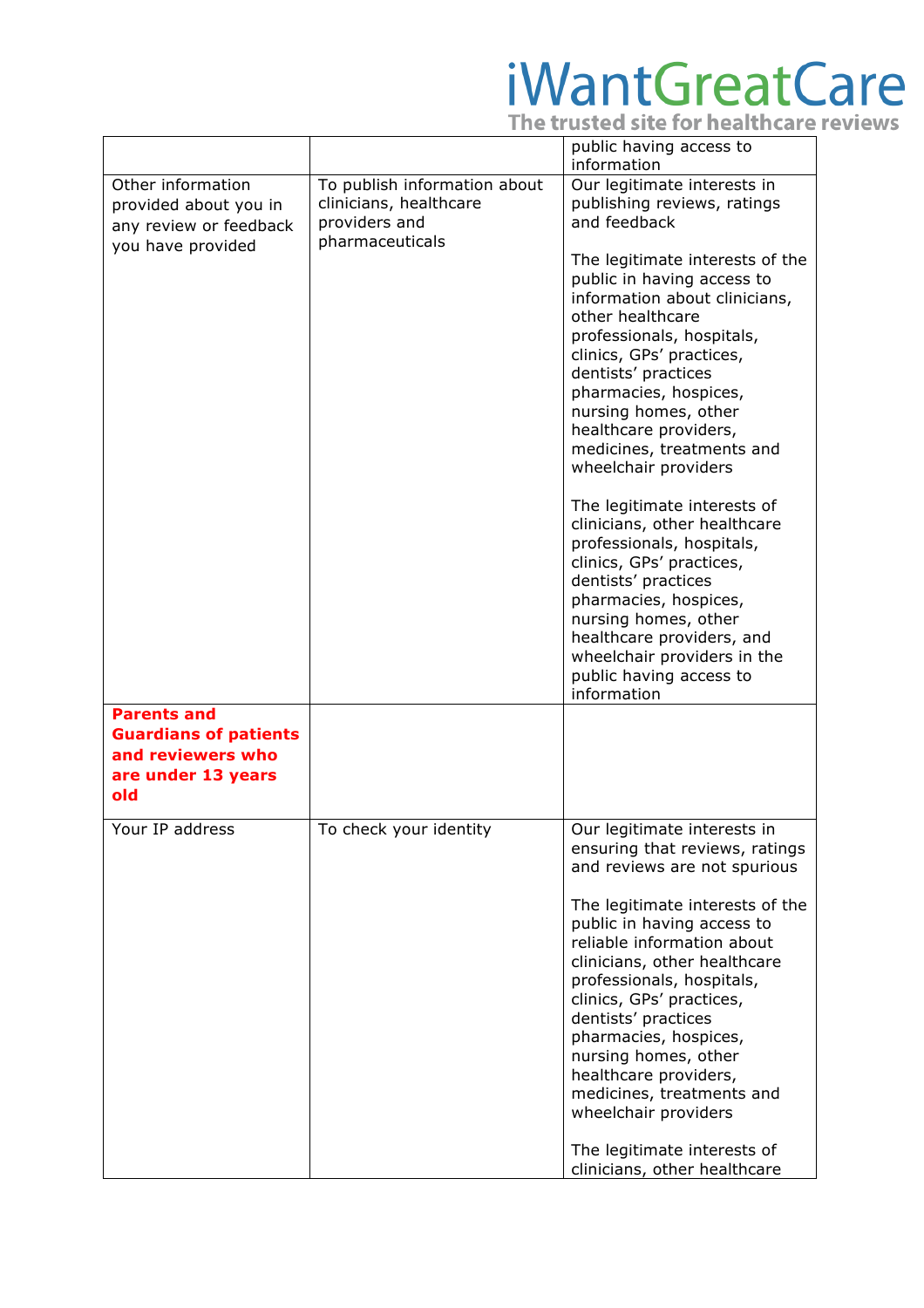|                    |                                                            | professionals, hospitals,<br>clinics, GPs' practices,<br>dentists' practices<br>pharmacies, hospices,<br>nursing homes, other<br>healthcare providers,<br>medicines, treatments and<br>wheelchair providers in the<br>public having access to<br>reliable information                                                             |
|--------------------|------------------------------------------------------------|-----------------------------------------------------------------------------------------------------------------------------------------------------------------------------------------------------------------------------------------------------------------------------------------------------------------------------------|
|                    | To collect ratings, reviews<br>and feedback electronically | Our legitimate interests in<br>publishing reviews, ratings<br>and feedback                                                                                                                                                                                                                                                        |
|                    |                                                            | The legitimate interests of the<br>public in having access to<br>information about clinicians,<br>other healthcare<br>professionals, hospitals,<br>clinics, GPs' practices,<br>dentists' practices<br>pharmacies, hospices,<br>nursing homes, other<br>healthcare providers,<br>medicines, treatments and<br>wheelchair providers |
|                    |                                                            | The legitimate interests of<br>clinicians, other healthcare<br>professionals, hospitals,<br>clinics, GPs' practices,<br>dentists' practices<br>pharmacies, hospices,<br>nursing homes, other<br>healthcare providers,<br>medicines, treatments and<br>wheelchair providers in the<br>public having access to<br>information       |
| Your email address | To send you emails about<br>iWGC's products and services   | Your explicit consent                                                                                                                                                                                                                                                                                                             |
| <b>Carers</b>      |                                                            |                                                                                                                                                                                                                                                                                                                                   |
| Your IP address    | To check your identity                                     | Our legitimate interests in<br>ensuring that reviews, ratings<br>and reviews are not spurious<br>The legitimate interests of the<br>public in having access to<br>reliable information about<br>clinicians, other healthcare<br>professionals, hospitals,                                                                         |
|                    |                                                            | clinics, GPs' practices,<br>dentists' practices                                                                                                                                                                                                                                                                                   |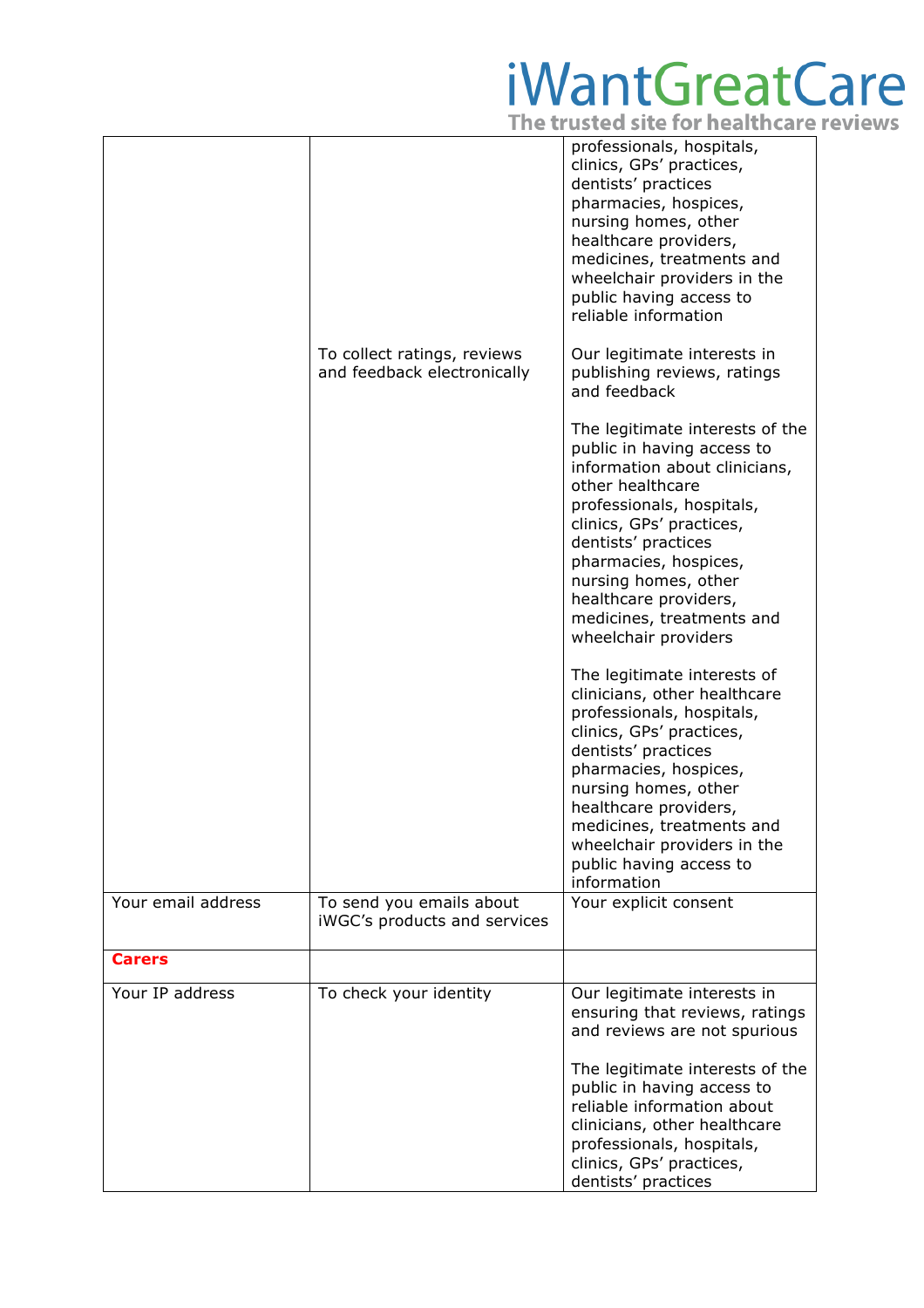|                                                      |                                                            | pharmacies, hospices,<br>nursing homes, other<br>healthcare providers,<br>medicines, treatments and<br>wheelchair providers<br>The legitimate interests of                                                                                                                                                                                 |
|------------------------------------------------------|------------------------------------------------------------|--------------------------------------------------------------------------------------------------------------------------------------------------------------------------------------------------------------------------------------------------------------------------------------------------------------------------------------------|
|                                                      |                                                            | clinicians, other healthcare<br>professionals, hospitals,<br>clinics, GPs' practices,<br>dentists' practices<br>pharmacies, hospices,<br>nursing homes, other<br>healthcare providers, and<br>wheelchair providers in the<br>public having access to<br>reliable information                                                               |
|                                                      | To collect ratings, reviews<br>and feedback electronically | Our legitimate interests in<br>publishing reviews, ratings<br>and feedback                                                                                                                                                                                                                                                                 |
|                                                      |                                                            | The legitimate interests of the<br>public in having access to<br>reliable information about<br>clinicians, other healthcare<br>professionals, hospitals,<br>clinics, GPs' practices,<br>dentists' practices<br>pharmacies, hospices,<br>nursing homes, other<br>healthcare providers,<br>medicines, treatments and<br>wheelchair providers |
|                                                      |                                                            | The legitimate interests of<br>clinicians, other healthcare<br>professionals, hospitals,<br>clinics, GPs' practices,<br>dentists' practices<br>pharmacies, hospices,<br>nursing homes, other<br>healthcare providers, and<br>wheelchair providers in the<br>public having access to<br>reliable information                                |
| Your email address                                   | To send you emails about<br>iWGC's products and services   | Your explicit consent                                                                                                                                                                                                                                                                                                                      |
| <b>Family</b><br>members<br>of<br>patients/reviewers |                                                            |                                                                                                                                                                                                                                                                                                                                            |
| Your IP address                                      | To check your identity                                     | Our legitimate interests in<br>ensuring that reviews, ratings<br>and reviews are not spurious                                                                                                                                                                                                                                              |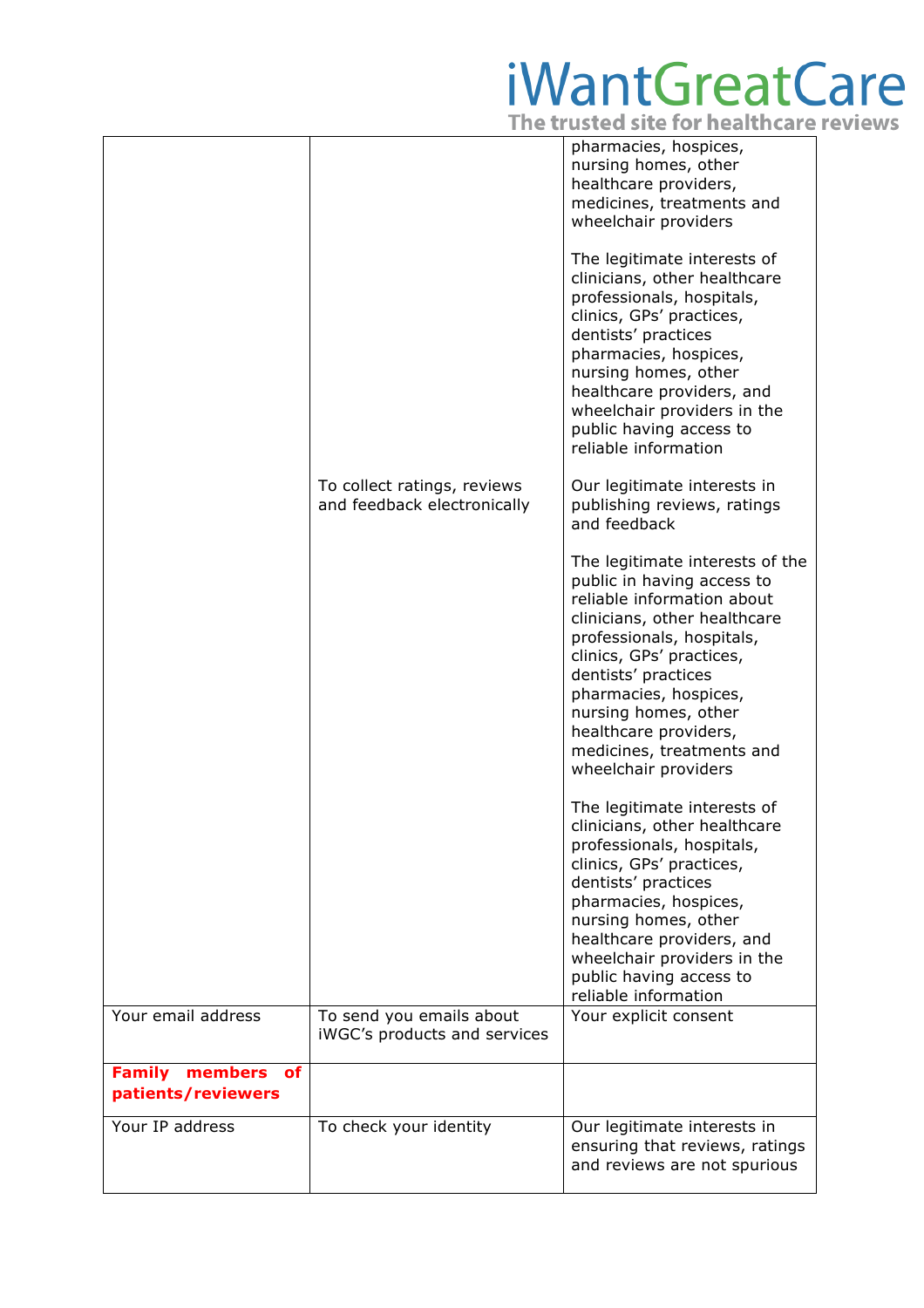|                    |                                                            | The legitimate interests of the<br>public in having access to<br>reliable information about<br>clinicians, other healthcare<br>professionals, hospitals,<br>clinics, GPs' practices,<br>dentists' practices<br>pharmacies, hospices,<br>nursing homes, other<br>healthcare providers,<br>medicines, treatments and<br>wheelchair providers |
|--------------------|------------------------------------------------------------|--------------------------------------------------------------------------------------------------------------------------------------------------------------------------------------------------------------------------------------------------------------------------------------------------------------------------------------------|
|                    |                                                            | The legitimate interests of<br>clinicians, other healthcare<br>professionals, hospitals,<br>clinics, GPs' practices,<br>dentists' practices<br>pharmacies, hospices,<br>nursing homes, other<br>healthcare providers, and<br>wheelchair providers in the<br>public having access to<br>reliable information                                |
|                    | To collect ratings, reviews<br>and feedback electronically | Our legitimate interests in<br>publishing reviews, ratings<br>and feedback                                                                                                                                                                                                                                                                 |
|                    |                                                            | The legitimate interests of the<br>public in having access to<br>reliable information about<br>clinicians, other healthcare<br>professionals, hospitals,<br>clinics, GPs' practices,<br>dentists' practices<br>pharmacies, hospices,<br>nursing homes, other<br>healthcare providers,<br>medicines, treatments and<br>wheelchair providers |
|                    |                                                            | The legitimate interests of<br>clinicians, other healthcare<br>professionals, hospitals,<br>clinics, GPs' practices,<br>dentists' practices<br>pharmacies, hospices,<br>nursing homes, other<br>healthcare providers, and<br>wheelchair providers in the<br>public having access to<br>reliable information                                |
| Your email address | To send you emails about<br>iWGC's products and services   | Your explicit consent                                                                                                                                                                                                                                                                                                                      |
|                    |                                                            |                                                                                                                                                                                                                                                                                                                                            |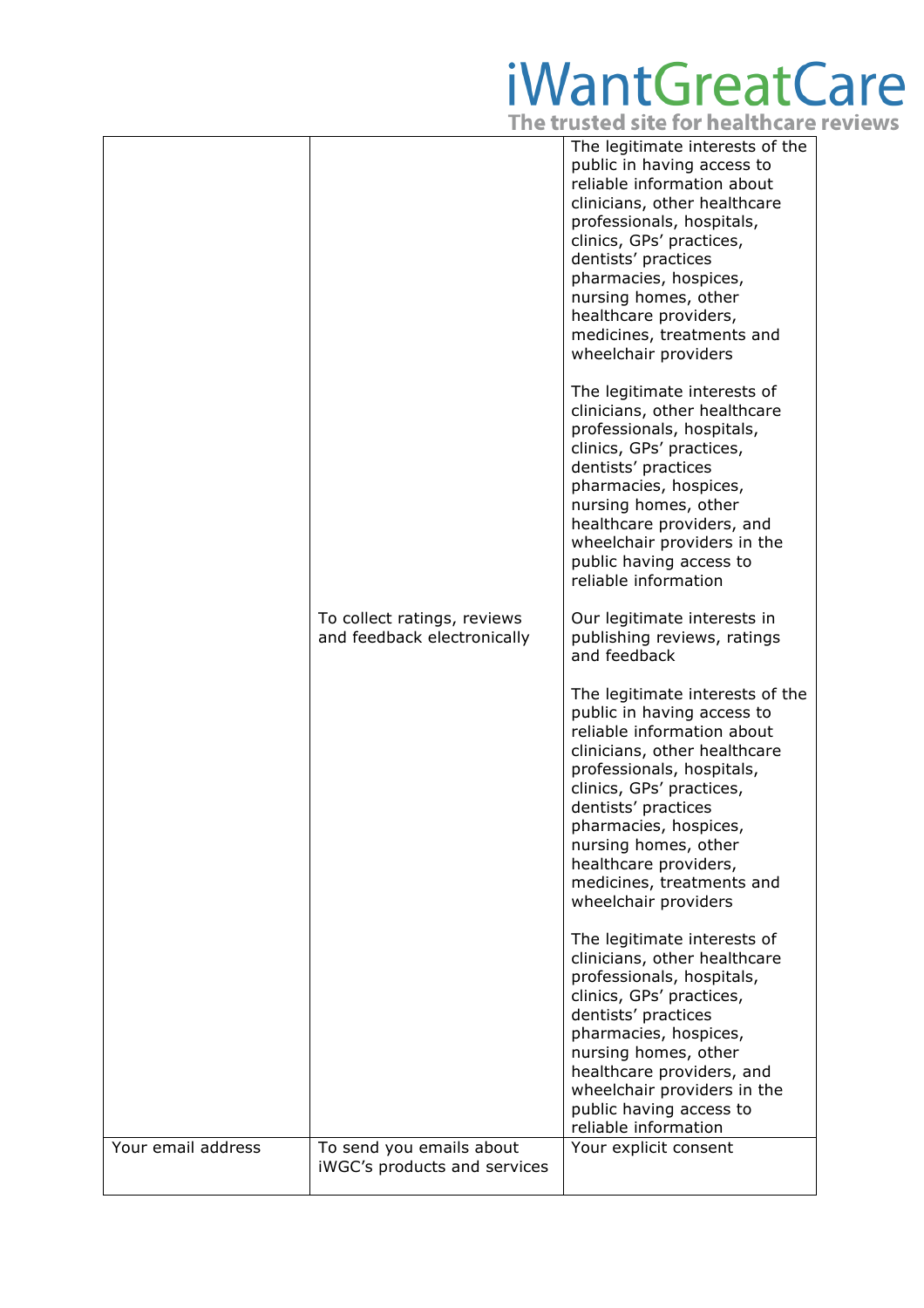| <b>Clinicians</b>                                                        |                                                           |                                                                                                                                                              |
|--------------------------------------------------------------------------|-----------------------------------------------------------|--------------------------------------------------------------------------------------------------------------------------------------------------------------|
| Your name                                                                | To allow you to register or<br>open an account with iWGC  | Our legitimate interests in<br>publishing reviews, ratings<br>and feedback                                                                                   |
|                                                                          | To publish information about<br>you on our public website | Our legitimate interests in<br>publishing reviews, ratings<br>and feedback                                                                                   |
|                                                                          |                                                           | The legitimate interests of the<br>public in having access to<br>information about clinicians,<br>and the healthcare providers<br>for whom you work          |
|                                                                          |                                                           | Your legitimate interests in<br>providing information to your<br>patients and the public                                                                     |
| Your professional body<br>and your registration<br>number with that body | To check your identity and<br>status                      | Our legitimate interests in<br>publishing accurate views,<br>ratings and feedback                                                                            |
|                                                                          |                                                           | The legitimate interests of the<br>public in having access to<br>reliable information about<br>clinicians, and the healthcare<br>providers for whom you work |
|                                                                          |                                                           | Your and your practice's or<br>employer's legitimate<br>interests in providing reliable<br>information to your patients<br>and the public                    |
| Your email address                                                       | To manage your registration<br>or account with us         | Our legitimate interests in<br>managing our business                                                                                                         |
|                                                                          | To alert you to new ratings,<br>reviews and feedback      | Our legitimate interests in<br>publishing accurate reviews,<br>ratings and feedback                                                                          |
|                                                                          |                                                           | The legitimate interests of the<br>public in having access to<br>reliable information about<br>clinicians, and the healthcare<br>providers for whom you work |
|                                                                          |                                                           | Your and your practice's and<br>employer's legitimate<br>interests in providing<br>accurate information to your<br>patients and the public                   |
|                                                                          | To send you emails about<br>iWGC's products and services  | Your explicit consent or,<br>where the law allows us to                                                                                                      |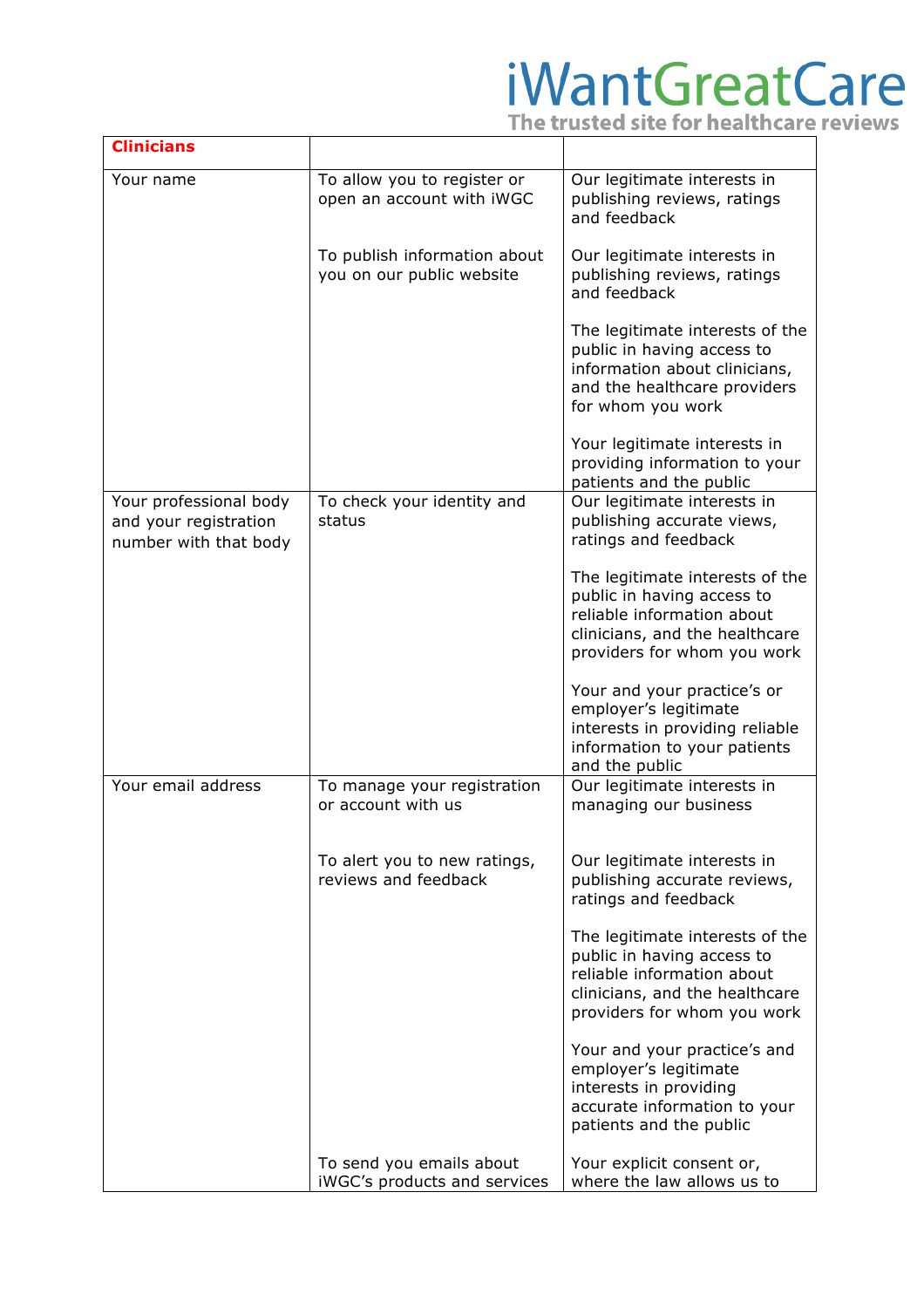|                              |                                                           | send you marketing emails<br>without your consent, our<br>legitimate interests in<br>marketing and developing our<br>products and services          |
|------------------------------|-----------------------------------------------------------|-----------------------------------------------------------------------------------------------------------------------------------------------------|
|                              |                                                           |                                                                                                                                                     |
| Type of clinician you<br>are | To publish information about<br>you on our public website | Our legitimate interests in<br>publishing reviews, ratings<br>and feedback                                                                          |
|                              |                                                           | The legitimate interests of the<br>public in having access to<br>information about clinicians,<br>and the healthcare providers<br>for whom you work |
|                              |                                                           | Your legitimate interests in<br>providing information to your<br>patients and the public                                                            |
| Your workplace               | To publish information about<br>you on our public website | Our legitimate interests in<br>publishing reviews, ratings<br>and feedback                                                                          |
|                              |                                                           | The legitimate interests of the<br>public in having access to<br>information about clinicians,<br>and the healthcare providers<br>for whom you work |
|                              |                                                           | Your legitimate interests in<br>providing information to your<br>patients and the public.                                                           |
| Your specialism              | To publish information about<br>you on our public website | Our legitimate interests in<br>publishing reviews, ratings<br>and feedback                                                                          |
|                              |                                                           | The legitimate interests of the<br>public in having access to<br>information about clinicians,<br>and the healthcare providers<br>for whom you work |
|                              |                                                           | Your legitimate interests in<br>providing information to your<br>patients and the public.                                                           |
| Your biographical<br>details | To publish information about<br>you on our public website | Our legitimate interests in<br>publishing reviews, ratings<br>and feedback                                                                          |
|                              |                                                           | The legitimate interests of the<br>public in having access to<br>information about clinicians,<br>and the healthcare providers<br>for whom you work |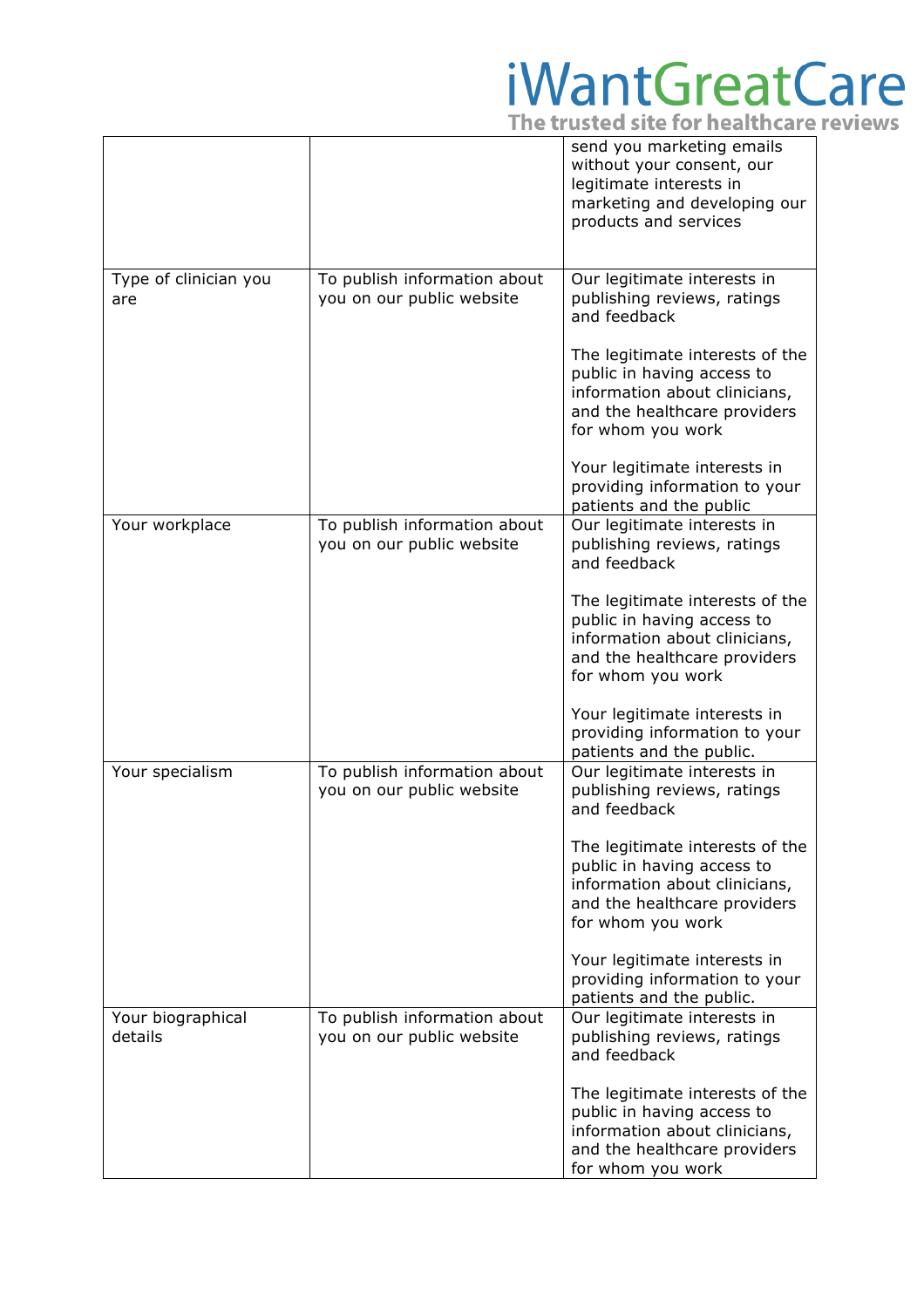The trusted site for healthcare reviews

|                                                                   |                                                           | Your legitimate interests in<br>providing information to your<br>patients and the public.                                                           |
|-------------------------------------------------------------------|-----------------------------------------------------------|-----------------------------------------------------------------------------------------------------------------------------------------------------|
| Your image                                                        | To publish information about<br>you on our public website | Our legitimate interests in<br>publishing reviews, ratings<br>and feedback                                                                          |
|                                                                   |                                                           | The legitimate interests of the<br>public in having access to<br>information about clinicians,<br>and the healthcare providers<br>for whom you work |
|                                                                   |                                                           | Your legitimate interests in<br>providing information to your<br>patients and the public.                                                           |
| Ratings and reviews<br>which relate to you and<br>feedback on you | To publish information about<br>you on our public website | Our legitimate interests in<br>publishing reviews, ratings<br>and feedback                                                                          |
|                                                                   |                                                           | The legitimate interests of the<br>public in having access to<br>information about clinicians,<br>and the healthcare providers<br>for whom you work |
|                                                                   |                                                           | Your legitimate interests in<br>providing information to your<br>patients and the public.                                                           |

**Criminal convictions and offences:** We do **not** collect any data about criminal convictions and offences.

**Derived data:** We derive information about you by combining the information we hold about you with other data sets such as, if you are a clinician, the GMC register.

**Aggregated Data:** We collect, use and share aggregated data such as statistical or demographic data for any purpose, including research and statistical analysis.

Aggregated Data may be derived from your personal data but is not personal data because it does **not** directly or indirectly identify you.

If we combine or connect any aggregated data with your personal data so that you can be identified, the combined data will be used in accordance with this Privacy Notice.

### **SPECIAL CATEGORIES OF PERSONAL DATA**

The special categories of personal data we collect and use, the purposes for which we use that personal data, the legal bases we rely on to allow us to use your personal data in that way and further justification for using that personal data are set out in the table below.

| <b>TYPE</b>    | <b>OF   HOW WE USE THAT DATA</b> | <b>THE LAWFUL BASIS</b> |            | <b>AND</b> |
|----------------|----------------------------------|-------------------------|------------|------------|
| <b>SPECIAL</b> |                                  | <b>JUSTIFICATION</b>    | <b>FOR</b> | <b>OUR</b> |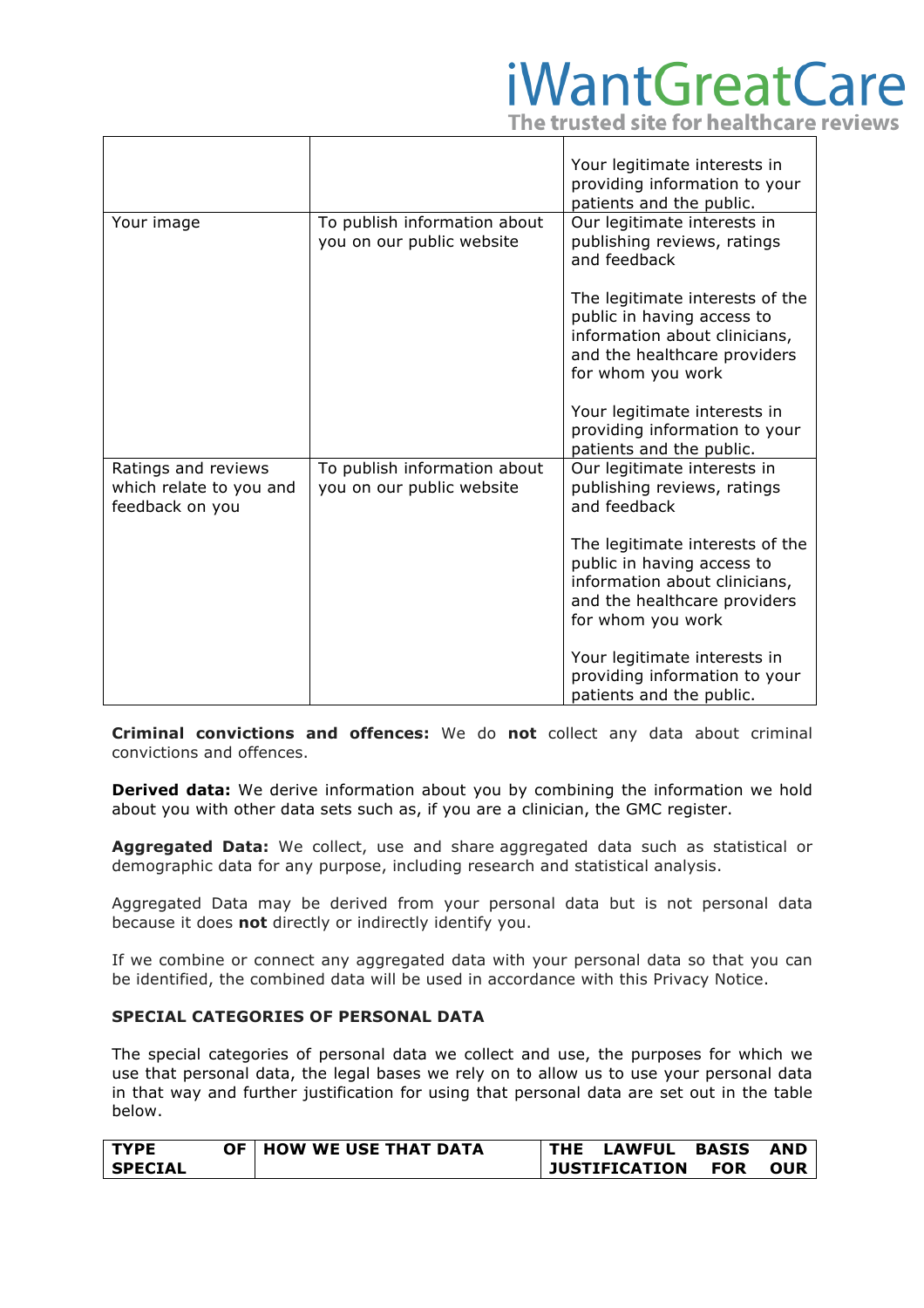|                          | The trusted site for healthcare reviews |  |
|--------------------------|-----------------------------------------|--|
| -- - -------- ---- - - - |                                         |  |

| <b>CATEGORY</b><br><b>OF</b>                                                                                           |                                                                                                                                | <b>PROCESSING THAT DATA</b>                                                                                                                                                                                                                                                                                                                                                                                          |
|------------------------------------------------------------------------------------------------------------------------|--------------------------------------------------------------------------------------------------------------------------------|----------------------------------------------------------------------------------------------------------------------------------------------------------------------------------------------------------------------------------------------------------------------------------------------------------------------------------------------------------------------------------------------------------------------|
| <b>PERSONAL</b><br><b>DATA</b>                                                                                         |                                                                                                                                |                                                                                                                                                                                                                                                                                                                                                                                                                      |
| Ethnicity of<br>patient/ reviewer                                                                                      | To carry out research or statistical<br>analysis, but we will always<br>anonymise your data when we<br>use it for that purpose | Our legitimate interests in<br>carrying out research and<br>statistical analysis and making<br>the results (aggregated data)<br>available to third parties<br>The legitimate interests of the<br>public and organisations in the<br>healthcare and pharmaceutical<br>sectors in having access to<br>those results                                                                                                    |
|                                                                                                                        |                                                                                                                                | Your explicit consent, should we<br>wish to use the data in any form<br>which is not anonymised                                                                                                                                                                                                                                                                                                                      |
| Health of<br>patient/reviewer                                                                                          | To carry out research or statistical<br>analysis, but we will always<br>anonymise your data when we<br>use it for that purpose | Our legitimate interests in<br>carrying out research and<br>statistical analysis and making<br>the results (aggregated data)<br>available to third parties<br>The legitimate interests of the<br>public and organisations in the<br>healthcare and pharmaceutical<br>sectors in having access to<br>those results<br>Your explicit consent, should we<br>wish to use the data in any form<br>which is not anonymised |
| Type of<br>wheelchair used<br>by patient/<br>reviewer (where<br>the<br>patient/reviewer<br>is 13 years old<br>or more) | To carry out research or statistical<br>analysis, but we will always<br>anonymise your data when we<br>use it for that purpose | Our legitimate interests in<br>carrying out research and<br>statistical analysis and making<br>the results (aggregated data)<br>available to third parties<br>The legitimate interests of the<br>public and organisations in the<br>healthcare and pharmaceutical<br>sectors in having access to<br>those results<br>Your explicit consent, should we<br>wish to use the data in any form<br>which is not anonymised |

### **YOUR CONSENT**

If you are identified or identifiable, we will not process special categories of your personal data without your explicit consent. If we ask for your consent, we will provide you with full details of the special category personal data we would like to process and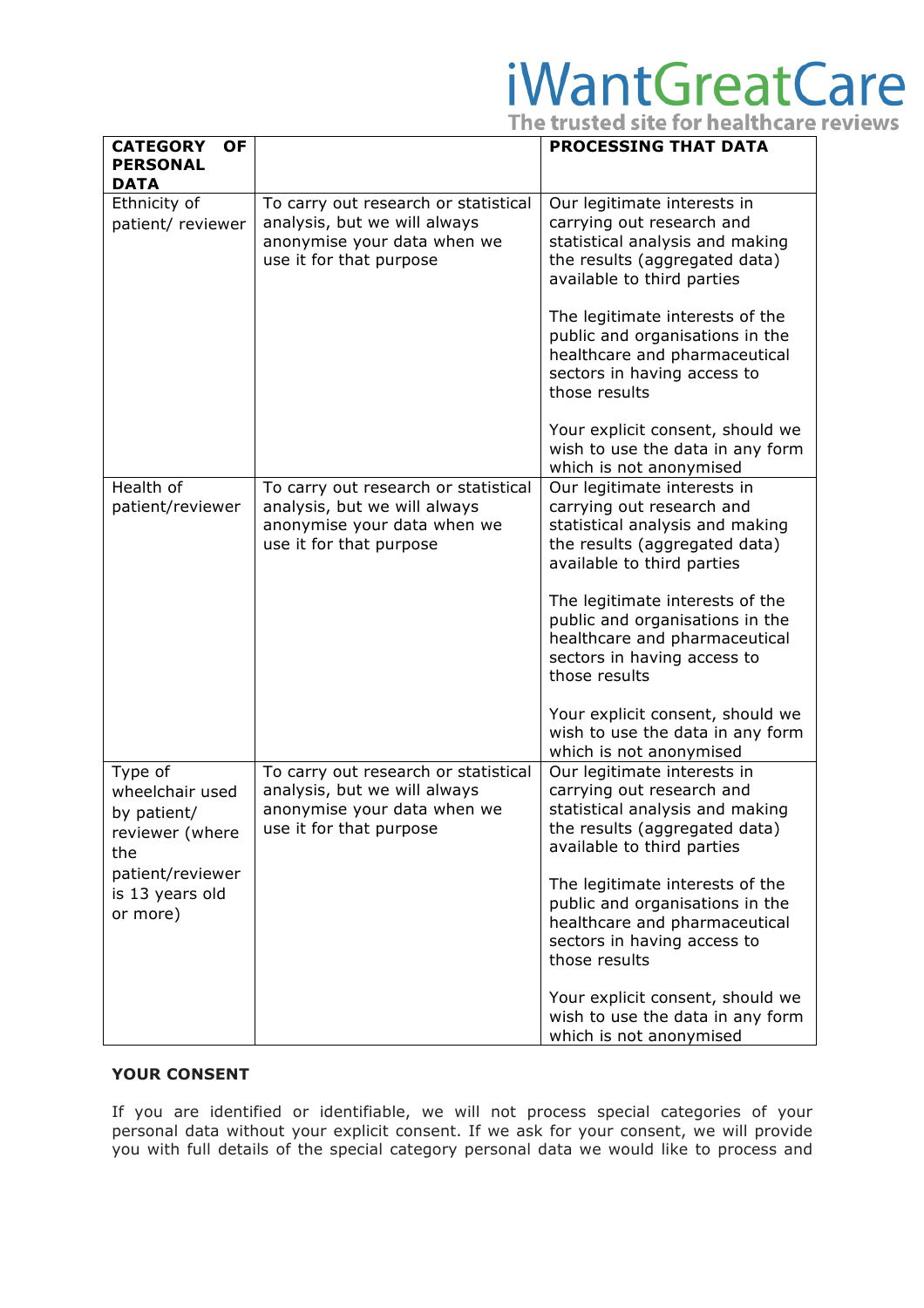the reason we need to process it, so that you can consider whether or not you are willing to give your consent.

You will always be free to withhold that consent and, once you have given it, to withdraw it at any time.

### **CHANGE OF PURPOSE**

We will use your personal data only for the purposes for which we collected it, unless:

- a) we reasonably consider that we need to use it for another purpose and that purpose is compatible with the original purpose; or
- b) we anonymise your personal data and use it for research or statistical purposes.

For an explanation as to how use of your personal data for a new purpose is compatible with the original purpose, please email our Data Protection Officer at dpo@iwantgreatcare.org, or write to our at Southill Barn, Southill Business Park, Cornbury Park, Charlbury, Oxfordshire OX7 3EW.

If we intend to use your personal data (except anonymised and aggregated) for an unrelated purpose, we will contact you to explain the legal basis which allows us to use your personal data for that unrelated purpose.

### **MARKETING**

Unless you have requested us not to do so, we may send marketing materials to you at your home or work address. You have the right to opt out of this at any time. Please see Your Rights

We may send emails to you to marketing our products and services which are similar to those which you have previously acquired or negotiated to acquire, but you can always opt out.

Otherwise we will not send marketing materials to you at your email address unless we have your specific consent (which you can withdraw at any time).

### **AUTOMATED DECISION MAKING**

We do not use information about you for the purposes of automated decision making.

### **SHARING YOUR PERSONAL DATA**

We may share your personal data with:

- other data controllers. Please click here for a list of other data controllers with whom we, as a controller, currently share personal data. Those controllers will be obliged to provide you with information about what personal data they use, for what purposes and of their legal bases for processing your personal data, and to comply with the data protection legislation;
- a purchaser of iWGC or of our business or any business assets we may disclose your personal data to the prospective buyer(s) and its or their professional advisers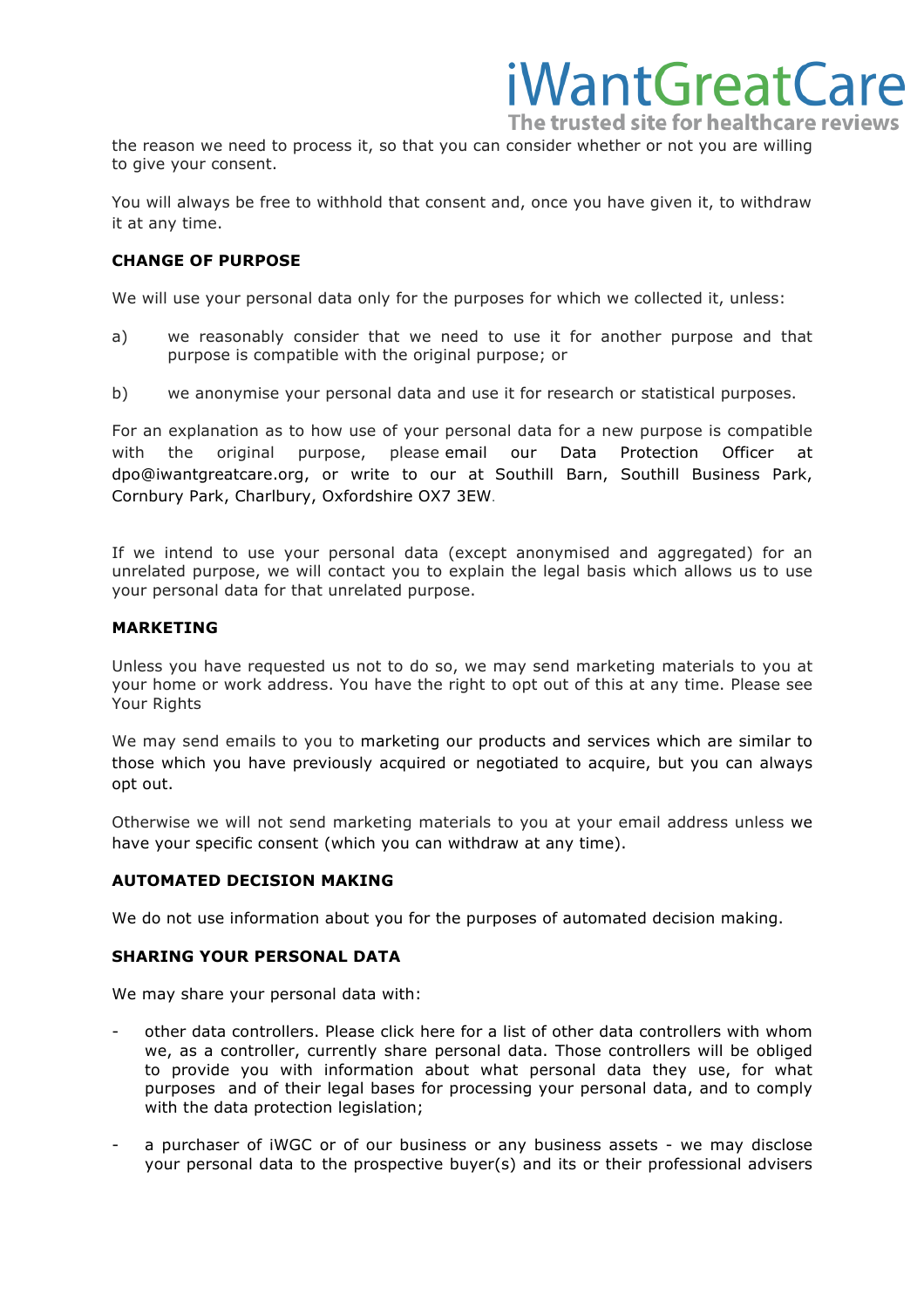and, if our business assets are sold, personal data will be one of the assets transferred;

- any business with which we merge or merge part of our business;
- any company or business which we acquire;
- anyone we engage to process personal data for us, such as a provider of our IT systems. That person will be obliged to use your personal data only for our purposes, to process it only in accordance with our instructions and to have appropriate security measures in place to protect your personal data. For a list of the people we currently use to process personal data for us please click here;
- if necessary to obtain advice, to our professional advisers who owe an obligation of confidence to us;
- to law enforcement agencies, if we know of think that you or your employer are/is engaged in any illegal activity;
- anyone, if necessary to comply with any law or regulation; and
- anyone, if necessary to enforce our rights or to protect our property or to protect the rights or property of anyone else.

### **TRANSFERS OF YOUR PERSONAL DATA OUTSIDE THE EU**

We may transfer your personal data outside the European Union (**the EU**), but we will not do so unless:

- a) we transfer it to a country which the European Commission has decided ensures an adequate level of protection for personal data or if the recipient has entered into the Standard Contractual Clauses published by the European Commission. If you wish to see a copy of the Standard Contractual Clauses, please email our Data Protection Officer at dpo@iwantgreatcare.org, or write to our Data Protection Officer at Southill Barn, Southill Business Park, Cornbury Park, Charlbury, Oxfordshire OX7 3EW.
- b) we transfer your personal data to an entity in the United States which participates in the Privacy Shield. That obliges the US entity to protect personal data shared between the EU and the US. For more information please click [here.](https://ec.europa.eu/info/law/law-topic/data-protection/data-transfers-outside-eu/eu-us-privacy-shield_en)
- c) you have given your explicit consent to the transfer of your personal data outside the EU. (If you have given that consent you may withdraw it at any time by emailing our Da[t](mailto:)a Protection Officer at [dpo@iwantgreatcare.org,](mailto:dpo@iwantgreatcare.org) or writing to our Data Protection Officer at Southill Barn, Southill Business Park, Cornbury Park, Charlbury, Oxfordshire OX7 3EW;
- d) we cannot perform a contract with you without making that transfer;
- e) we cannot take steps you have requested us to take without making that transfer;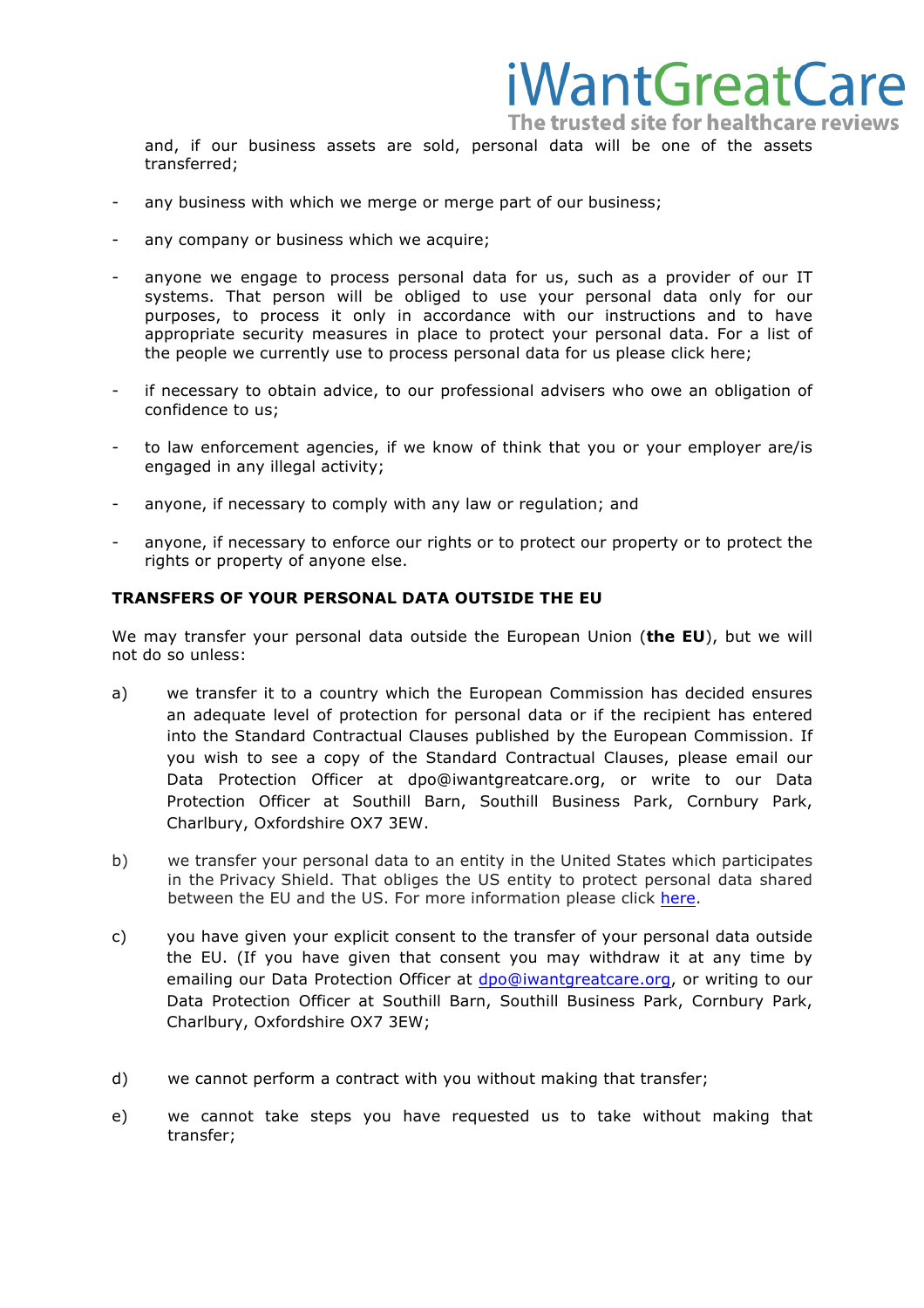The trusted site for healthcare reviews

iWantGreatCare

- f) we cannot enter into or perform a contract with someone else and which is in your interests without making that transfer;
- g) the transfer is necessary for important reasons of public interest; or
- h) the transfer is necessary for the establishment, exercise or defence of legal claims.

Your personal data may be accessed by our staff when they are outside the EU, but the same safeguards will apply as though our staff were accessing your personal data from within the EU.

### **DATA SECURITY**

We have appropriate security measures to prevent your personal data from being accidentally lost, used or accessed in an unauthorised way, altered or disclosed.

We limit access to your personal data to those employees, agents, contractors and other third parties who have a business need to know. They will process your personal data on only on our instructions and they are subject to a duty of confidentiality.

We have procedures to deal with any suspected personal data breach and will tell the Information Commissioner's Office and you of a breach of security involving your personal data if the law obliges us to do so.

#### **HOW LONG WE KEEP YOUR PERSONAL DATA**

We will keep your personal data only for so long as is necessary to achieve the purpose for which we have collected that data, or as required by law, or as required for in order to meet any legal, accounting, or reporting requirements.

When deciding what is the appropriate retention period for your personal data, we consider the amount, nature, and sensitivity of the personal data, the potential risk of harm from any unauthorised use or disclosure of your personal data, the purposes for which we use your personal data and whether we can achieve those purposes through other means, and the applicable legal requirements.

Details of retention periods for different aspects of your personal data are set out in our data retention policy. You can request a copy of that by emailing our Data Protection Officer at dpo@iwantgreatcare.org, or writing to our Data Protection Officer at Southill Barn, Southill Business Park, Cornbury Park, Charlbury, Oxfordshire OX7 3EW.

In some circumstances you can ask us to delete your personal data. Please see Your Rights.

If we anonymise your personal data, it will no longer be personal data and we may use it indefinitely.

### **YOUR RIGHTS**

In certain circumstances you have the right to:

**Request access to your personal data:** You have the right to receive confirmation of whether or not we are holding or using your personal data and, if we are, to obtain a copy of your personal data.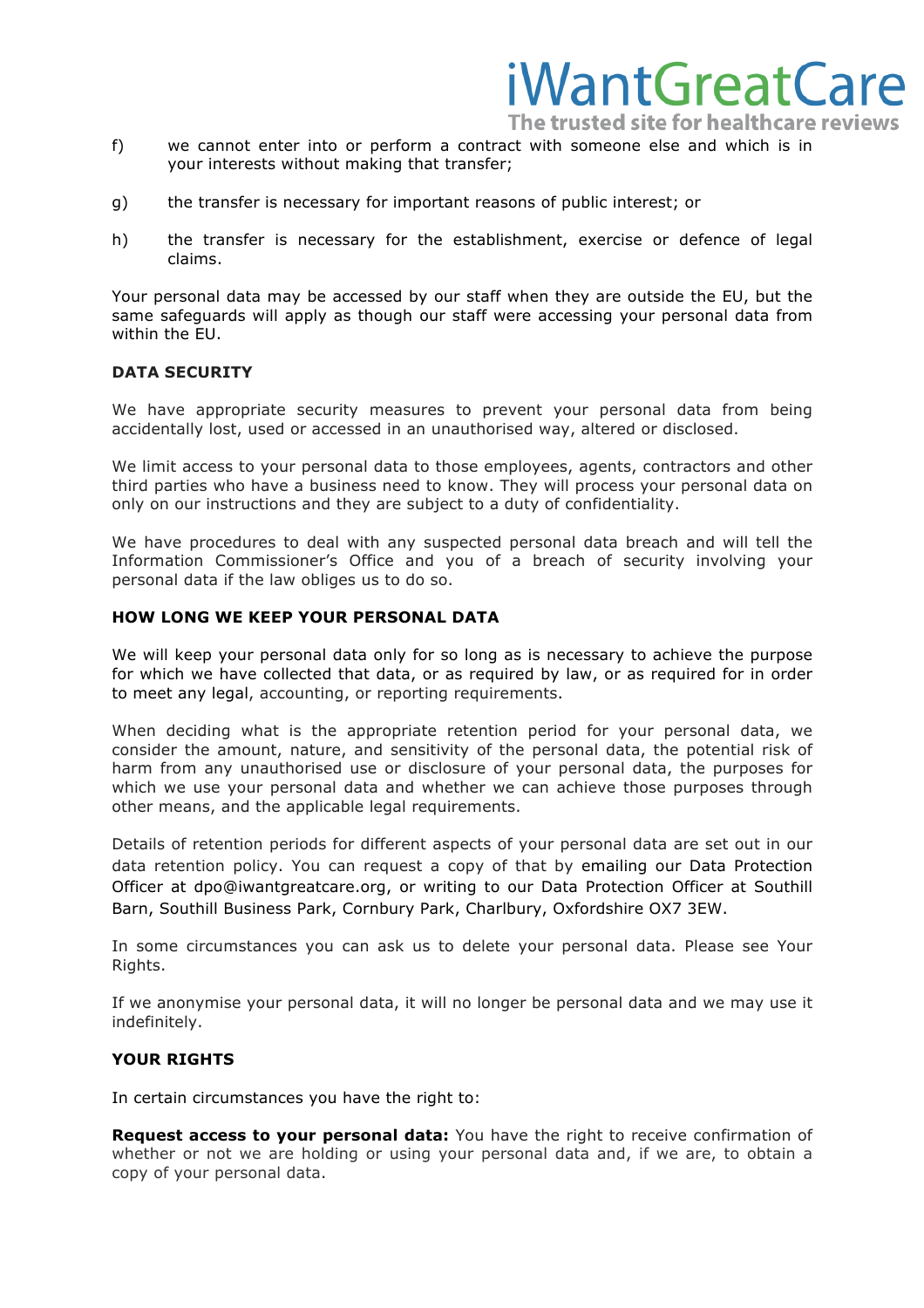

**Request the correction of your personal data:** You have the right to have any incomplete or inaccurate personal data we hold about you corrected. We may need to verify the accuracy of any new data you provide.

**Request the erasure of your personal data (the right to be forgotten):** You have the right to ask us to delete or remove personal data where we have no good reason to continue using it.

You also have the right to ask us to delete or remove your personal data where you have successfully exercised your right to object to our using it (see below), where we may have used your personal data unlawfully or where we are required to erase your personal data to comply with the law. We may not always be able to comply with your request for erasure for legal reasons which we will inform you about if you request erasure.

**Request a restriction on the processing of your personal data:** You have the right to ask us to suspend the processing of your personal data in the following circumstances:

- a) if you want us to establish the data's accuracy;
- b) where our use of your personal data is unlawful but you do not want us to erase it;
- c) where you need us to hold the data even if we no longer require it as you need it to establish, exercise or defend legal claims; or
- d) you have objected to our use of your personal data but we need to verify whether we have overriding legitimate grounds to use it.

**Object to the processing of your personal data:** You have the right to object, where we are relying on our legitimate interest (or that of a third party) and there is something about your particular situation which makes you want to object to processing on this ground as you feel it impacts on your fundamental rights and freedoms. In some cases, we may demonstrate that we have compelling legitimate grounds to process your personal data and that those grounds override your rights and freedoms.

**Object to the use of your personal data for direct marketing purposes:** You have the right to object where we are processing your personal data for direct marketing purposes.

**Withdraw consent:** Where you have given consent to our using your personal data for a specific purpose, you have the right to withdraw that consent at any time. Your withdrawal of consent will not affect the lawfulness of any use of your personal data based on your consent before you withdraw consent.

**Request the transfer of your personal data (data portability):** You have the right, where you provided your personal data to us, you gave consent to our using your personal data or we used that personal data to perform a contract with you and we have processed that data by automated means, to receive the personal data you have provided to us and to have us transmit that data to another person, if it is feasible to do so.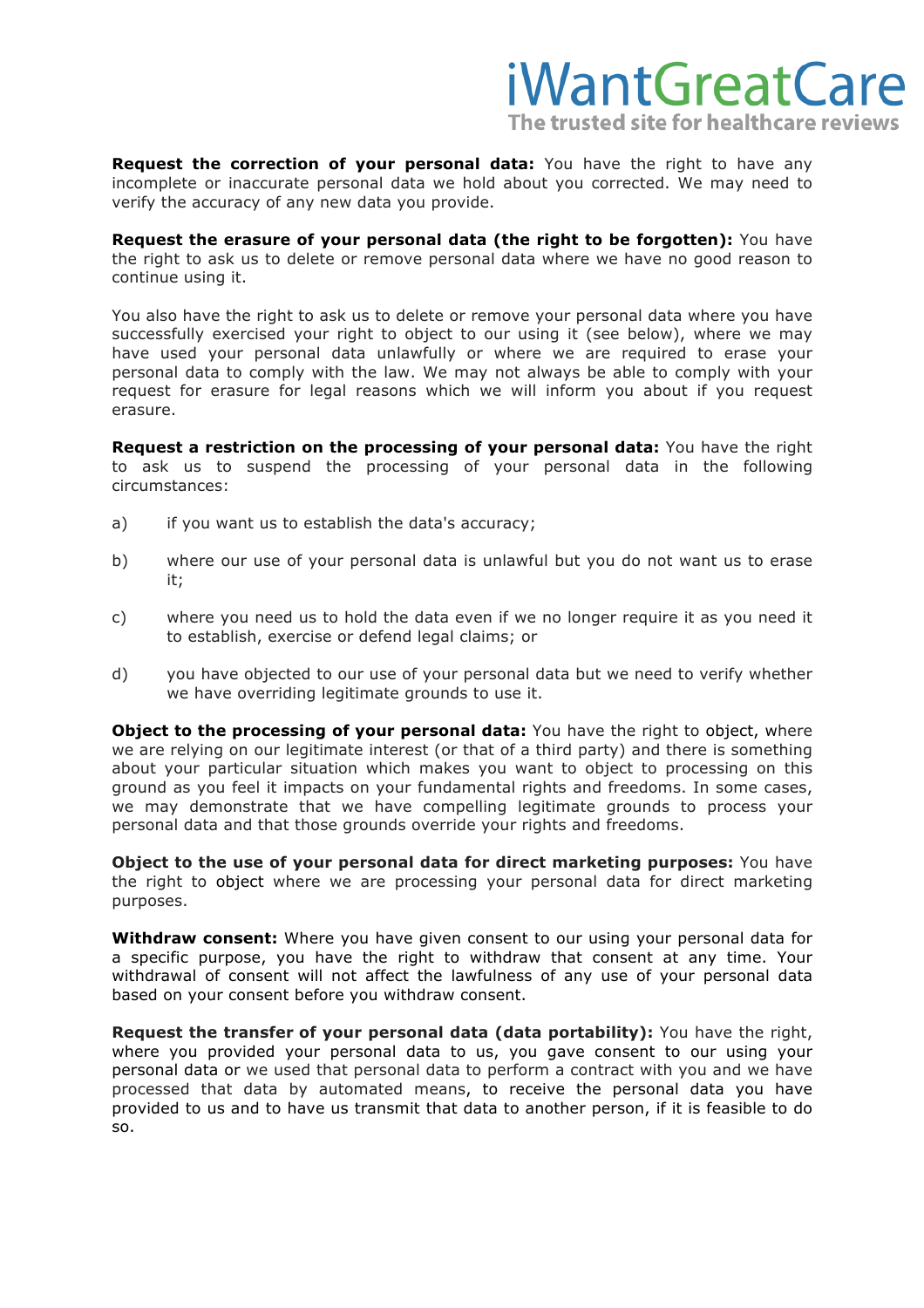The trusted site for healthcare reviews

If you want to exercise any of the above rights please email our Data Protection Officer at dpo@iwantgreatcare.org, or write to our Data Protection Officer at Southill Barn, Southill Business Park, Cornbury Park, Charlbury, Oxfordshire OX7 3EW.

We try to respond to all legitimate requests within a month. It may take us longer than a month if your request is complicated or you have made a number of requests. In this case, we will notify you and keep you updated.

Normally you will not have to pay a fee to access your personal data or to exercise any other right, but, we may charge a reasonable fee if your request is clearly unfounded, repetitive or excessive. Alternatively, we may refuse to comply with your request in those circumstances.

We may need to request specific information from you to help us confirm your identity and ensure your right to access your personal data or to exercise any other right. This is to ensure that personal data is not disclosed to a person who has no right to receive it. We may also contact you to ask you for further information in relation to your request.

### **YOU ARE NOT OBLIGED TO PROVIDE US WITH ANY PERSONAL DATA**

You may decide not to give us any personal data, but if you do not to provide data which is necessary for us to provide a service or to verify your identity we may not be able to provide and you may not be able to use that service or we may not be able to comply with any request to exercise your rights if we are unsure about your identity.

### **LINKS TO OTHER WEBSITES**

Our website may include links to third-party websites, plug-ins and applications. Clicking on those links or enabling those connections may allow third parties to collect or share data about you. We do not control those third-party websites and we are not responsible for their privacy policies or statements.

This Privacy Notice does not apply to any website operated by a third party. If you visit a third party website, please read its Privacy Notice or privacy statement to find out how it uses your personal data.

### **COMPLAINTS AND ENQUIRIES**

We take any complaints we receive very seriously. Please bring it to our attention if you think that our collection or use of your personal data is unfair, misleading or inappropriate.

We also welcome any suggestions for improving our procedures.

This Privacy Notice was drafted with brevity and clarity in mind. It does not provide exhaustive details of our collection and use of personal data, but please feel free to contact us if you want any additional information or further explanation.

You have the right to make a complaint about the way we have used your personal data to the UK Information Commissioner's Office (the ICO) at The Information Commissioner's Office, Wycliffe House, Water Lane, Wilmslow, Cheshire SK9 5AF or [www.ico.org.uk](http://www.ico.org.uk). Or, if you are in the European Union but based outside the UK, you can make a complaint to the data protection supervisory authority in the country in which you live.